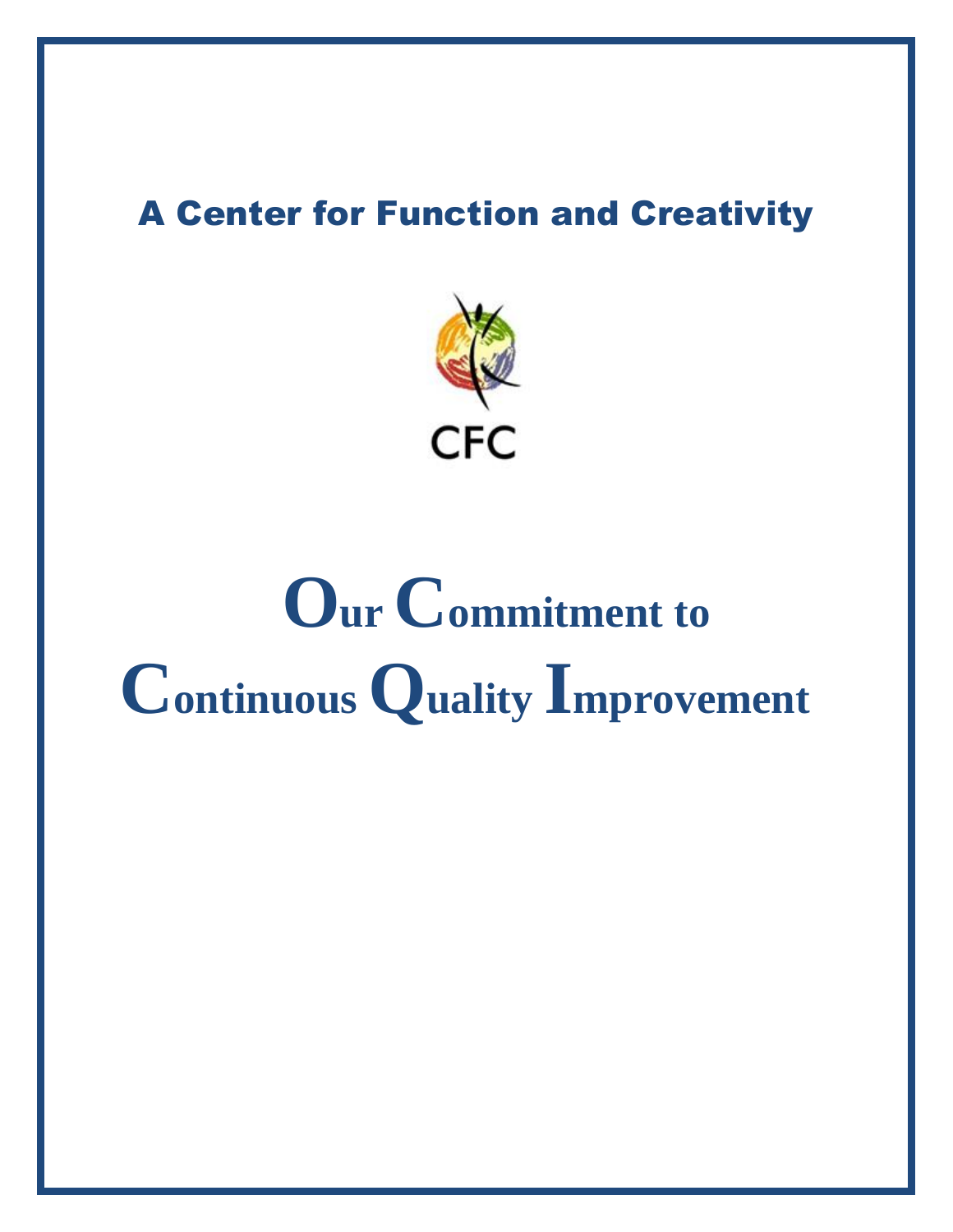## **Continuous Quality Improvement**

CFC is committed to continuous improvement of the quality of services provided to the individuals we serve, as evidenced by the outcomes of that support. We follow a strategic approach to achieving performance excellence based on CARF Aspire to Excellence® model:

> **A**ssess the Environment **S**et Strategy **P**erson Served and Other Stakeholders—Obtain Input **I**mplement the Plan **R**eview Results **E**ffect Change

Our conformance to continuous quality improvement derives from adherence to CARF standards and a framework predicated on the collection and analysis of stakeholder input and data that are reliable, valid and specific. This framework enables us to support and enhance our goals and objectives to achieve continuous quality improvement and organizational excellence.

CFC leadership embraces a planned and shared communication approach as a means of analyzing, refining and improving quality performance. An annual SWOT analysis is conducted as a strategic participatory assessment tool to identify and critically examine company strengths, weaknesses, opportunities and threats. Staff at all levels, persons served, guardians, family members, therapists, case workers and other stakeholders have knowledge of and input into ongoing CFC quality improvement initiatives.